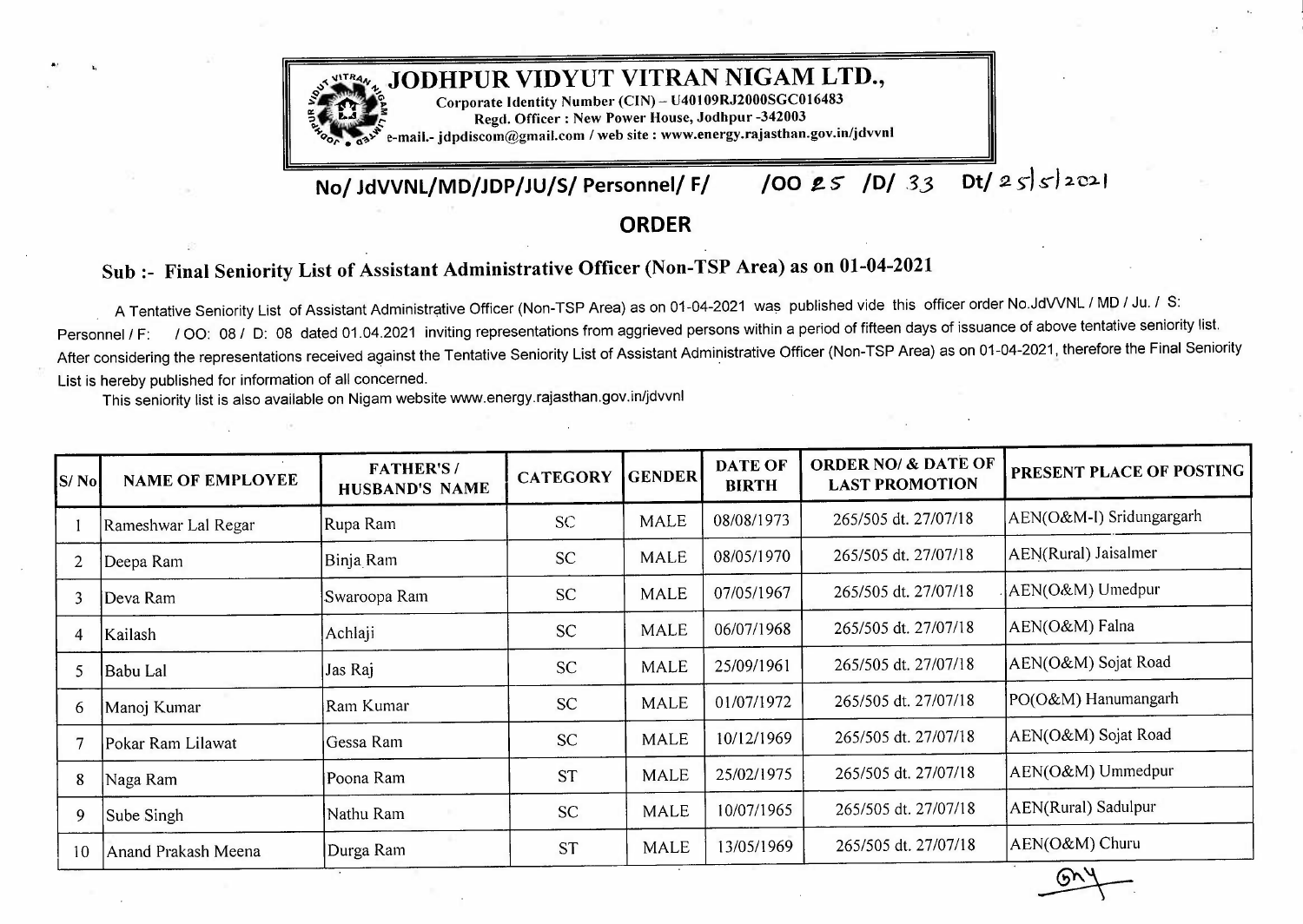| ÎS/ Nơ∣      | <b>NAME OF EMPLOYEE</b> | <b>FATHER'S/</b><br>HUSBAND'S NAME | <b>CATEGORY</b> | <b>GENDER</b> | <b>DATE OF</b><br><b>BIRTH</b> | <b>ORDER NO/ &amp; DATE OF</b><br><b>LAST PROMOTION</b> | PRESENT PLACE OF POSTING  |
|--------------|-------------------------|------------------------------------|-----------------|---------------|--------------------------------|---------------------------------------------------------|---------------------------|
| $\mathbf{1}$ | Rajender Kumar          | Mohan Lal                          | <b>ST</b>       | <b>MALE</b>   | 01/01/1974                     | 265/505 dt. 27/07/18                                    | SE(O&M) Sriganganagar     |
| 12           | Poona Ram (ST)          | Bagta Ram                          | <b>ST</b>       | <b>MALE</b>   | 03/06/1976                     | 265/505 dt. 27/07/18                                    | SE(O&M) Barmer            |
| 13           | Manish Kumar            | HariSingh Panwar                   | BC              | <b>MALE</b>   | 02/03/1988                     | 266/506 dt. 27/07/18                                    | AEN(CSD-C-II) Jodhpur     |
| 14           | Jhanwar Lal Suthar      | Pappu Ram Suthar                   | BC              | <b>MALE</b>   | 04/01/1989                     | 266/506 dt. 27/07/18                                    | XEN(Civil) Bikaner        |
| 15           | Kamal Kishor Swami      | Kailash Chandra Swami              | BC              | <b>MALE</b>   | 03/04/1987                     | 266/506 dt. 27/07/18                                    | <b>ACOS Bikaner</b>       |
| 16           | Anuja Aggarwal          | Mohd Aarif Khan                    | <b>GEN</b>      | <b>FEMALE</b> | 25/01/1983                     | 266/506 dt. 27/07/18                                    | AEN(CSD-D-III) Jodhpur    |
| 17           | Dimple Sharma           | Suresh Narayan Sharma              | <b>GEN</b>      | <b>FEMALE</b> | 02/09/1986                     | 266/506 dt. 27/07/18                                    | AEN(O&M) Sujangarh        |
| 18           | Saroj Bishnoi           | L R Bishnoi                        | BC              | <b>FEMALE</b> | 05/02/1987                     | 266/506 dt. 27/07/18                                    | AEN(CSD-C-II) Jodhpur     |
| 19           | Saramma Mathai          | Abraham Mathai                     | <b>GEN</b>      | <b>FEMALE</b> | 31/03/1983                     | 266/506 dt. 27/07/18                                    | On Deputation RVUVNL      |
| 20           | Khushbu Bhalla          | Vikas Bhalla                       | <b>GEN</b>      | <b>FEMALE</b> | 31/01/1984                     | 266/506 dt. 27/07/18                                    | <b>AEN(Rural)</b> Bikaner |
| 21           | Nivedita Dhawal         | Deepak Dhawal                      | <b>SC</b>       | <b>FEMALE</b> | 07/07/1985                     | 266/506 dt. 27/07/18                                    | DS Pension, Jodhpur       |
| 22           | Manoj Kanwar            | Rajender Singh Rathore             | <b>GEN</b>      | <b>FEMALE</b> | 21/04/1983                     | 266/506 dt. 27/07/18                                    | ZCE(J/Z) Jodhpur          |
| 23           | Swati Sharma            | Ambar Sharma                       | <b>GEN</b>      | <b>FEMALE</b> | 23/06/1987                     | 266/506 dt. 27/07/18                                    | <b>ZCE Bikaner</b>        |
| 24           | Subodh Dholpuriya       | Rameshwar Lal                      | <b>SC</b>       | <b>MALE</b>   | 17/11/1988                     | 266/506 dt. 27/07/18                                    | AO(O&M) Churu             |
| 25           | Chetan Kumar Narnoulia  | Man Singh Narnoulia                | <b>SC</b>       | MALE          | 19/07/1986                     | 266/506 dt. 27/07/18                                    | SE(O&M) Jaisalmer         |
| 26           | Jitender Kumar          | Leeladhar                          | <b>SC</b>       | <b>MALE</b>   | 04/12/1987                     | 266/506 dt. 27/07/18                                    | XEN(Vig/) Sriganganagar   |
| 27           | Sunita Panwar           | Sarwan Kumar Jal                   | <b>SC</b>       | <b>FEMALE</b> | 16/04/1988                     | 266/506 dt. 27/07/18                                    | PO(DC) Bikaner            |
|              | 28 Mukesh Kumar Meena   | Megh Ram Meena                     | <b>ST</b>       | <b>MALE</b>   | 28/06/1987                     | 266/506 dt. 27/07/18                                    | <b>ZCE Barmer</b>         |
| 29           | Dalchand Meena          | Ghanshyam Meena                    | <b>ST</b>       | <b>MALE</b>   | 10/10/1990                     | 266/506 dt. 27/07/18                                    | AEN(O&M) Tehandesar       |
| 30           | Yogita Meena            | Ram Swaroop Meena                  | <b>ST</b>       | <b>FEMALE</b> | 29/08/1985                     | 266/506 dt. 27/07/18                                    | On Deputation RVUVNL      |
| 31           | Sumer Singh Meena       | Ramswaroop Meena                   | ST              | <b>MALE</b>   | 10/01/1988                     | 266/506 dt. 27/07/18                                    | AEN(O&M) Bar              |

 $\mathcal{L}_{\mathrm{max}}$ 

 $\sim$ 

 $\frac{2}{\sqrt{3}}$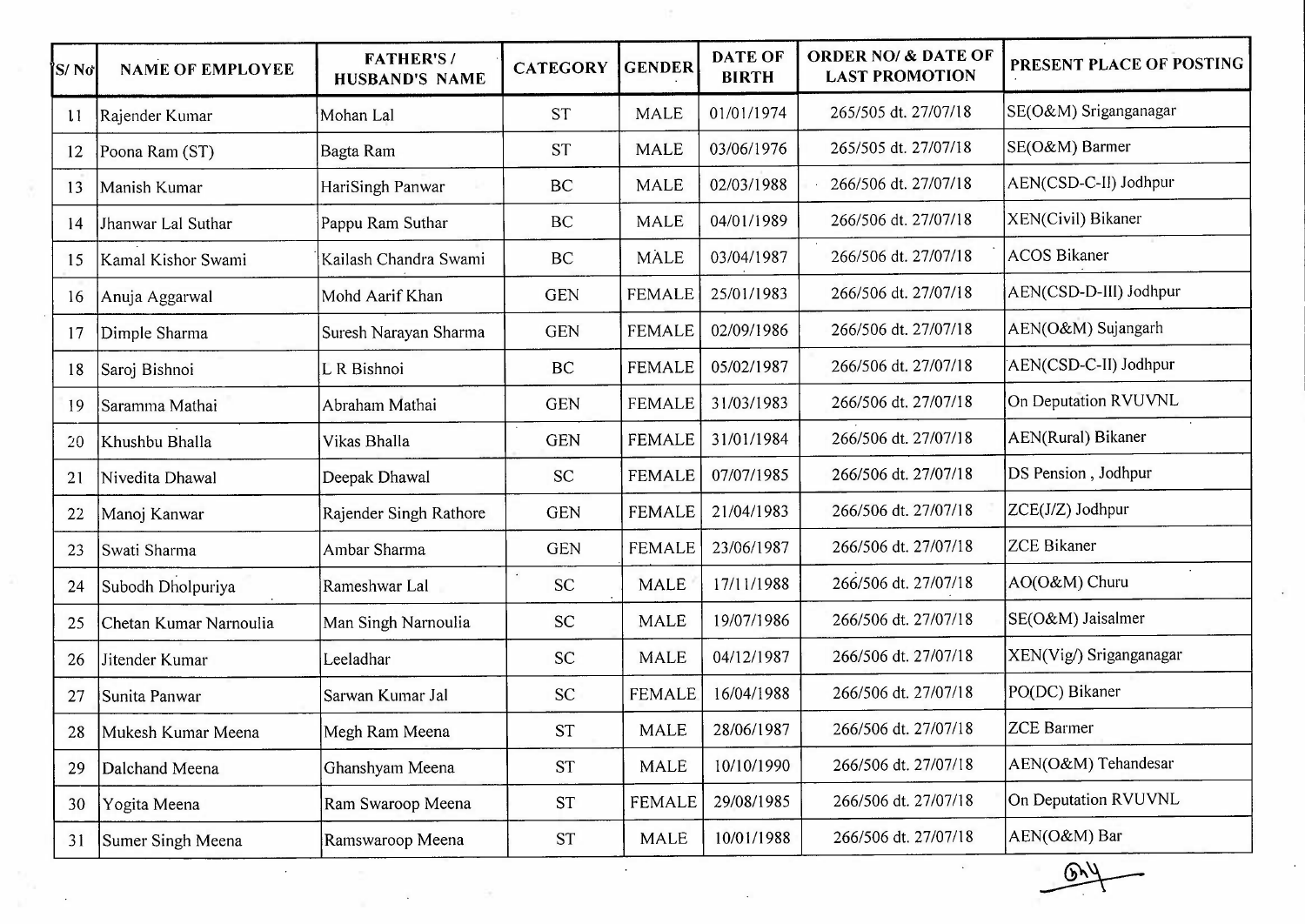| S/No           | <b>NAME OF EMPLOYEE</b> | <b>FATHER'S/</b><br>HUSBAND'S NAME | <b>CATEGORY</b> | <b>GENDER</b> | <b>DATE OF</b><br><b>BIRTH</b> | <b>ORDER NO/ &amp; DATE OF</b><br><b>LAST PROMOTION</b> | PRESENT PLACE OF POSTING   |
|----------------|-------------------------|------------------------------------|-----------------|---------------|--------------------------------|---------------------------------------------------------|----------------------------|
| 32             | Malam Singh             | Hukam Singh                        | <b>GEN</b>      | <b>MALE</b>   | 11/07/1961                     | 265/505 dt. 27/07/18                                    | XEN(O&M) Balesar           |
| 33             | Naresh Kumar Bhatiya    | Devki Nandan Bhatiya               | <b>GEN</b>      | <b>MALE</b>   | 16/09/1961                     | 265/505 dt. 27/07/18                                    | AEN(O&M) Jaisalmer         |
| 34             | Suresh Makhijani        | Jawaher Makhijani                  | <b>GEN</b>      | <b>MALE</b>   | 27/08/1961                     | 265/505 dt. 27/07/18                                    | AEN(O&M) Mandore           |
| 35             | Gopu Puri               | Narain Puri                        | <b>GEN</b>      | <b>MALE</b>   | 01/07/1963                     | 36/114 dt 25.06.2020                                    | AEN (O&M) Pipaliya         |
| 36             | Sher Singh              | Govind Singh                       | <b>GEN</b>      | <b>MALE</b>   | 02/05/1963                     | 265/505 dt. 27/07/18                                    | AEN(O&M) Bilara            |
| 37             | Shiv Ram                | Chagan Lal                         | <b>GEN</b>      | <b>MALE</b>   | 02/10/1967                     | 265/505 dt. 27/07/18                                    | ACOS, Pali                 |
| 38             | Madan Mohan Suthar      | Dashrath Lal                       | <b>GEN</b>      | <b>MALE</b>   | 30/08/1963                     | 265/505 dt. 27/07/18                                    | Sr.AO(B/Z) Bikaner         |
| 39             | Om Prakash Chouhan      | Likhma Ram                         | SC              | <b>MALE</b>   | 03/08/1966                     | 80/193 dt. 12/03/2020                                   | XENO&M) Sangaria           |
| 40             | Raj Kumar               | Ramesh Kumar                       | <b>SC</b>       | <b>MALE</b>   | 28/08/1971                     | 80/193 dt. 12/03/2020                                   | AEN(O&M) Gharsana          |
| 4 <sub>i</sub> | <b>Bhoop Singh</b>      | Tehla Singh                        | <b>SC</b>       | <b>MALE</b>   | 11/08/1971                     | 80/193 dt. 12/03/2020                                   | AEN(Rural) Suratgarh       |
| 42             | Suman Daderwal          | Jai Ram Daderwal                   | BC              | <b>FEMALE</b> | 28/02/1988                     | 81/194 dt. 12/03/2020                                   | <b>ZCE Bikaner</b>         |
| 43             | Hans Raj                | <b>Badri Prasad</b>                | <b>BC-PD</b>    | <b>MALE</b>   | 01/01/1990                     | 81/194 dt. 12/03/2020                                   | PO(O&M) Sriganganagar      |
| 44             | Sonia Singh             | Girdhari Lal Dailla                | <b>BC</b>       | <b>FEMALE</b> | 05/07/1986                     | 81/194 dt. 12/03/2020                                   | AEN(Rural) Churu           |
| 45             | Priyanka Sevta          | Krishan Kumar Sevta                | BC              | <b>FEMALE</b> | 17/11/1990                     | 81/194 dt. 12/03/2020                                   | AEN(O&M) Nohar             |
| 46             | Dimple Ramchandani      | Vasudev Ramchandani                | <b>SC</b>       | <b>FEMALE</b> | 14/07/1988                     | 81/194 dt. 12/03/2020                                   | AEN(Rural) Bikaner         |
| 47             | Narendra Kumar          | Hari Singh                         | <b>ST</b>       | MALE          | 12/09/1986                     | 81/194 dt. 12/03/2020                                   | PO(DC) Jodhpur             |
| 48             | Deshraj Meena           | Prem Singh Meena                   | <b>ST</b>       | <b>MALE</b>   | 08/07/1991                     | 81/194 dt. 12/03/2020                                   | <b>AEN(City-II) Barmer</b> |
| 49             | Ruchi                   | Mohan Lal Kairon                   | <b>ST</b>       | FEMALE        | 08/12/1987                     | 81/194 dt. 12/03/2020                                   | AEN(C-I) Sriganaganagar    |
| 50             | Likhama Ram Jakhar      | Ananda Ram Jakhar                  | BC-EX/SM        | <b>MALE</b>   | 08/06/1966                     | 81/194 dt. 12/03/2020                                   | AEN(Vig/DC) Jodhpur        |
| 51             | Sunil Arha              | Kailash Dan                        | BC              | <b>MALE</b>   | 05/01/1983                     | 81/194 dt. 12/03/2020                                   | AEN(CSD-B-VI) Jodhpur      |
| 52             | Rajesh Prajapat         | Late Sukhdev Prajapat              | BC              | <b>MALE</b>   | 16/09/1975                     | 81/194 dt. 12/03/2020                                   | AEN(O&M) Rohat             |
|                |                         |                                    |                 |               |                                |                                                         | GM                         |

 $\sim$  10

 $\mathcal{L}_{\mathrm{max}}$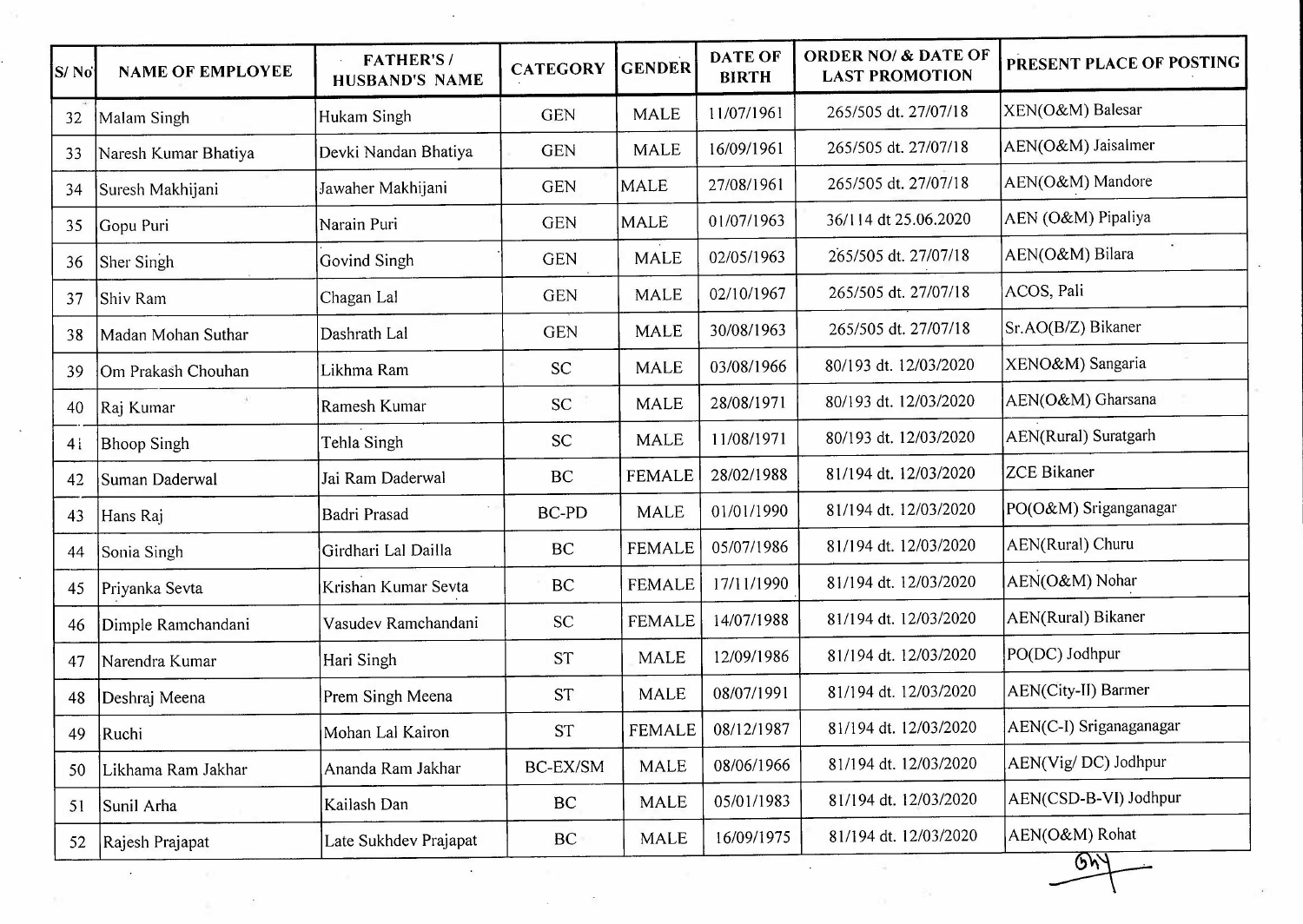| [S/No] | <b>NAME OF EMPLOYEE</b>  | <b>FATHER'S/</b><br><b>HUSBAND'S NAME</b> | <b>CATEGORY</b> | <b>GENDER</b> | <b>DATE OF</b><br><b>BIRTH</b> | <b>ORDER NO/ &amp; DATE OF</b><br><b>LAST PROMOTION</b> | PRESENT PLACE OF POSTING |
|--------|--------------------------|-------------------------------------------|-----------------|---------------|--------------------------------|---------------------------------------------------------|--------------------------|
| 53     | Anil Kulria              | Raja Ram Kulria                           | <b>BC</b>       | <b>MALE</b>   | 18/10/1982                     | 81/194 dt. 12/03/2020                                   | AEN(O&M) Srivijaynagar   |
| 54     | Manish                   | Jagdish Chandra                           | <b>BC</b>       | <b>MALE</b>   | 17/04/1987                     | 81/194 dt. 12/03/2020                                   | AEN(CRP-III) Jodhpur     |
| 55     | Raj Kumar Tak<br>$\cdot$ | Joga Ram Tak                              | BC              | <b>MALE</b>   | 15/03/1990                     | 81/194 dt. 12/03/2020                                   | XEN(DD) Jodhpur          |
| 56     | Tej Prakash              | Durga Ram Choudhary                       | BC              | <b>MALE</b>   | 16/10/1988                     | 81/194 dt. 12/03/2020                                   | AEN(O&M) Hatundi         |
| 57     | Bhojraj Jangid           | Nangaram Jangid                           | BC              | <b>MALE</b>   | 28/01/1987                     | 81/194 dt. 12/03/2020                                   | <b>ACOS Barmer</b>       |
| 58     | Sameena Bhati            | Mohammad Iqbal                            | <b>GEN</b>      | <b>FEMALE</b> | 27/10/1991                     | 81/194 dt. 12/03/2020                                   | <b>ZCE Bikaner</b>       |
| 59     | Meghana Bhati            | Anand Singh Bhati                         | BC              | <b>FEMALE</b> | 01/05/1989                     | 81/194 dt. 12/03/2020                                   | XEN(M&P-II) Jodhpur      |
| 60     | Jitendra Goyal           | Dana Ram Goyal                            | <b>SC</b>       | <b>MALE</b>   | 02/11/1981                     | 81/194 dt. 12/03/2020                                   | SE(M&P-ZPC) Bikaner      |
| 61     | Raj Kumar Singh          | Megh Singh                                | <b>GEN</b>      | <b>MALE</b>   | 01/04/1971                     | 80/193 dt. 12/03/2020                                   | AEN(CSD-B-V) Boranada    |
| 62     | Prabha Prajapat          | Keshav Kumar Prajapat                     | OBC             | <b>FEMALE</b> | 26/03/1969                     | 80/193 dt. 12/03/2020                                   | AEN(CSD-A-II) Jodhpur    |
| 63     | Man Mohan Singh          | Amar Singh                                | <b>GEN</b>      | <b>MALE</b>   | 05/07/1963                     | 80/193 dt. 12/03/2020                                   | PO(DC) Bikaner           |
| 64     | Bhiv Raj Sankhla         | Prema Ram                                 | <b>GEN</b>      | <b>MALE</b>   | 05/05/1972                     | 80/193 dt. 12/03/2020                                   | AEN(CSD-C-IV) Jodhpur    |
| 65     | Manohar Singh Bhati      | Hindu Singh Bhati                         | <b>GEN</b>      | <b>MALE</b>   | 15/07/1971                     | 80/193 dt. 12/03/2020                                   | AEN(O&M) Balesar         |
| 66     | Shiv Kishore Maru        | Madan Mohan                               | OBC             | <b>MALE</b>   | 09/11/1966                     | 80/193 dt. 12/03/2020                                   | AEN(O&M) Kolayat         |
| 67     | Rashul Khan              | Sagar Khan                                | <b>GEN</b>      | <b>MALE</b>   | 06/06/1966                     | 80/193 dt. 12/03/2020                                   | AEN(Rural) Ratangarh     |
| 68     | Yogendra Kr.Shrimali     | Chhotu Lal                                | <b>GEN</b>      | <b>MALE</b>   | 03/08/1973                     | 80/193 dt. 12/03/2020                                   | SE(DC) Bikaner           |
| 69     | Manohar Singh            | Gopal Singh                               | <b>GEN</b>      | <b>MALE</b>   | 07/05/1969                     | 80/193 dt. 12/03/2020                                   | XEN(Vig/) Pali           |
| 70     | Bhagat Ram               | Arjun Ram                                 | <b>GEN</b>      | <b>MALE</b>   | 01/07/1971                     | 80/193 dt. 12/03/2020                                   | XEN(DD) Sriganganagar    |
| 71     | Suja Ram                 | Doongar Ram                               | <b>OBC</b>      | <b>MALE</b>   | 03/05/1972                     | 80/193 dt. 12/03/2020                                   | XEN(O&M) Balotra         |
| 72     | Satya Prakash Vyas       | <b>Bhagwan Dutt</b>                       | <b>GEN</b>      | <b>MALE</b>   | 25/09/1964                     | 80/193 dt. 12/03/2020                                   | XEN(DD-I) Bikaner        |
| 73     | Lok Nath                 | Dhan Raj Sharma                           | <b>GEN</b>      | MALE          | 15/05/1966                     | 80/193 dt. 12/03/2020                                   | AEN(Rural) Suratgarh     |

 $\bar{\alpha}$ 

 $\sim 10$ 

 $62$ 

 $\alpha_1,\ldots,\alpha_n$ 

 $N=\frac{1}{12}$  .

 $\sim 10$ 

 $\bar{z}$ 

 $\sim$ 

 $\hat{\boldsymbol{\beta}}$ 

 $\mathcal{N}$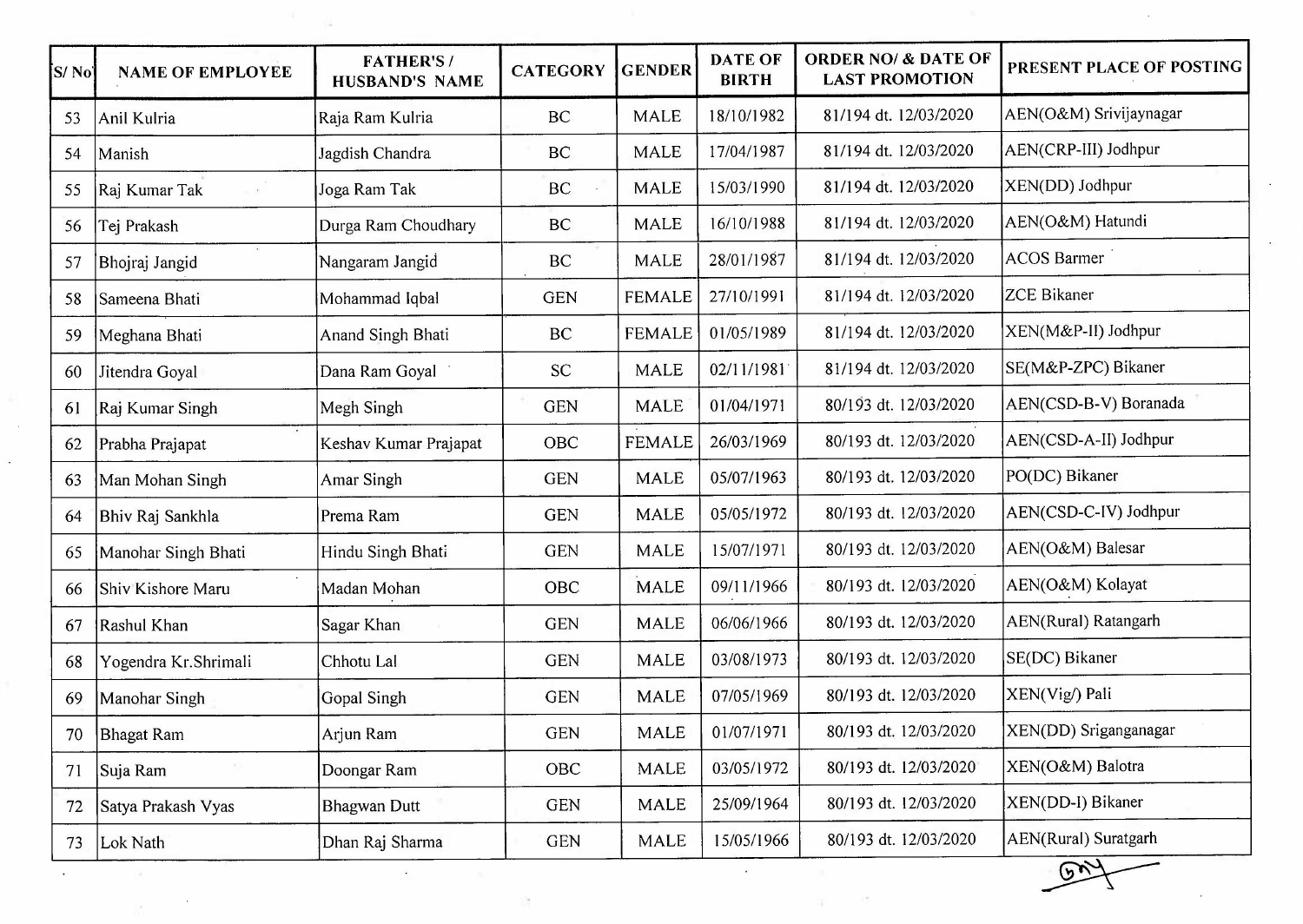| S/No | <b>NAME OF EMPLOYEE</b> | <b>FATHER'S/</b><br><b>HUSBAND'S NAME</b> | <b>CATEGORY</b> | <b>GENDER</b> | <b>DATE OF</b><br><b>BIRTH</b> | <b>ORDER NO/ &amp; DATE OF</b><br><b>LAST PROMOTION</b> | PRESENT PLACE OF POSTING |
|------|-------------------------|-------------------------------------------|-----------------|---------------|--------------------------------|---------------------------------------------------------|--------------------------|
| 74   | Anoop Singh             | <b>Bhoor Singh</b>                        | <b>GEN</b>      | <b>MALE</b>   | 02/01/1974                     | 80/193 dt. 12/03/2020                                   | AEN(Rural) Churu         |
| 75   | Moti Lal                | Ram Chandra ji                            | <b>GEN</b>      | <b>MALE</b>   | 01/06/1973                     | 80/193 dt. 12/03/2020                                   | SE(O&M) Pali             |
| 76   | Amar Nath               | Tejnath                                   | OBC             | <b>MALE</b>   | 26/05/1972                     | 80/193 dt. 12/03/2020                                   | XEN(O&M) Bilara          |
| 77   | Shameem Quadri          | Hasan Quadri                              | <b>GEN</b>      | <b>MALE</b>   | 01/01/1965                     | 80/193 dt. 12/03/2020                                   | XEN(DD-II) Bikaner       |
| 78   | Kana Ram Saini          | Jhaber Mal                                | <b>GEN</b>      | <b>MALE</b>   | 10/03/1970                     | 80/193 dt. 12/03/2020                                   | AEN(O&M) Churu           |
| 79   | Prakash Chand           | Keshri Mal Suthar                         | OBC             | <b>MALE</b>   | 07/07/1973                     | 80/193 dt. 12/03/2020                                   | AO(O&M) Pali             |
| 80   | Amrit Lal               | Moda Ram                                  | <b>SC</b>       | <b>MALE</b>   | 07/07/1970                     | 39/117 dt. 25/06/2020                                   | AEN (O&M) Desuri         |
| 81   | Prabhu Lal              | <b>Trilok Ram</b>                         | <b>SC</b>       | <b>MALE</b>   | 01/06/1964                     | 39/117 dt. 25/06/2020                                   | AEN (O&M) Desuri         |
| 82   | Chunni Lal              | Prema Ram                                 | <b>SC</b>       | <b>MALE</b>   | 12/10/1967                     | 39/117 dt. 25/06/2020                                   | AEN (O&M) Sadri          |
| 83   | Jawari Lal              | Madan Lal                                 | <b>SC</b>       | <b>MALE</b>   | 01/07/1966                     | 45/128 dt. 07/07/2020                                   | AEN (O&M) Anandpur Kalu  |
| 84   | Mota Ram                | Natha Ram                                 | <b>SC</b>       | <b>MALE</b>   | 02/04/1966                     | 45/128 dt. 07/07/2020                                   | AEN (O&M) Nana           |
| 85   | Mangu Dan               | Kav Dan                                   | <b>OBC</b>      | <b>MALE</b>   | 01/01/1972                     | 39/117 dt. 25/06/2020                                   | AEN (CSD-II) Barmer      |
| 86   | Kushala Ram             | Sagra Ram                                 | OBC             | <b>MALE</b>   | 02/05/1972                     | 39/117 dt. 25/06/2020                                   | AEN (CSD-II) Barmer      |
| 87   | Bhopa Ram               | Jodha Ram                                 | <b>GEN</b>      | MALE          | 01/03/1971                     | 39/117 dt. 25/06/2020                                   | AEN (O&M) Sindhari       |
| 88   | Bhagwana Ram            | Chala ji                                  | OBC             | <b>MALE</b>   | 30/06/1964                     | 39/117 dt. 25/06/2020                                   | AEN (O&M) Bagra          |
| 89   | Rajendra Singh          | <b>Bharat Singh</b>                       | <b>GEN</b>      | <b>MALE</b>   | 29/07/1965                     | 39/117 dt. 25/06/2020                                   | AEN (O&M) Mathania       |
| 90   | Sunil Jha               | <b>Babu Lal</b>                           | <b>GEN</b>      | <b>MALE</b>   | 31/01/1964                     | 39/117 dt. 25/06/2020                                   | AEN (O&M) Osian          |
| 91   | Sajan Raj               | Dhanna Ram                                | <b>GEN</b>      | <b>MALE</b>   | 12/07/1965                     | 39/117 dt. 25/06/2020                                   | AEN (O&M) Sojat City     |
| 92   | Nena ram                | Dhagala Ram                               | <b>GEN</b>      | MALE          | 20/11/1971                     | 39/117 dt. 25/06/2020                                   | XEN (O&M) Sojat City     |
| 93   | Sunder Singh            | Vijay Singh                               | <b>GEN</b>      | <b>MALE</b>   | 06/08/1967                     | 39/117 dt. 25/06/2020                                   | AEN (O&M) Bali           |
| 94   | Mangi Lal               | Prema Ram                                 | <b>GEN</b>      | MALE          | 01/07/1969                     | 39/117 dt. 25/06/2020                                   | AEN (O&M) Bali           |

 $\mathcal{L}$ 

 $94$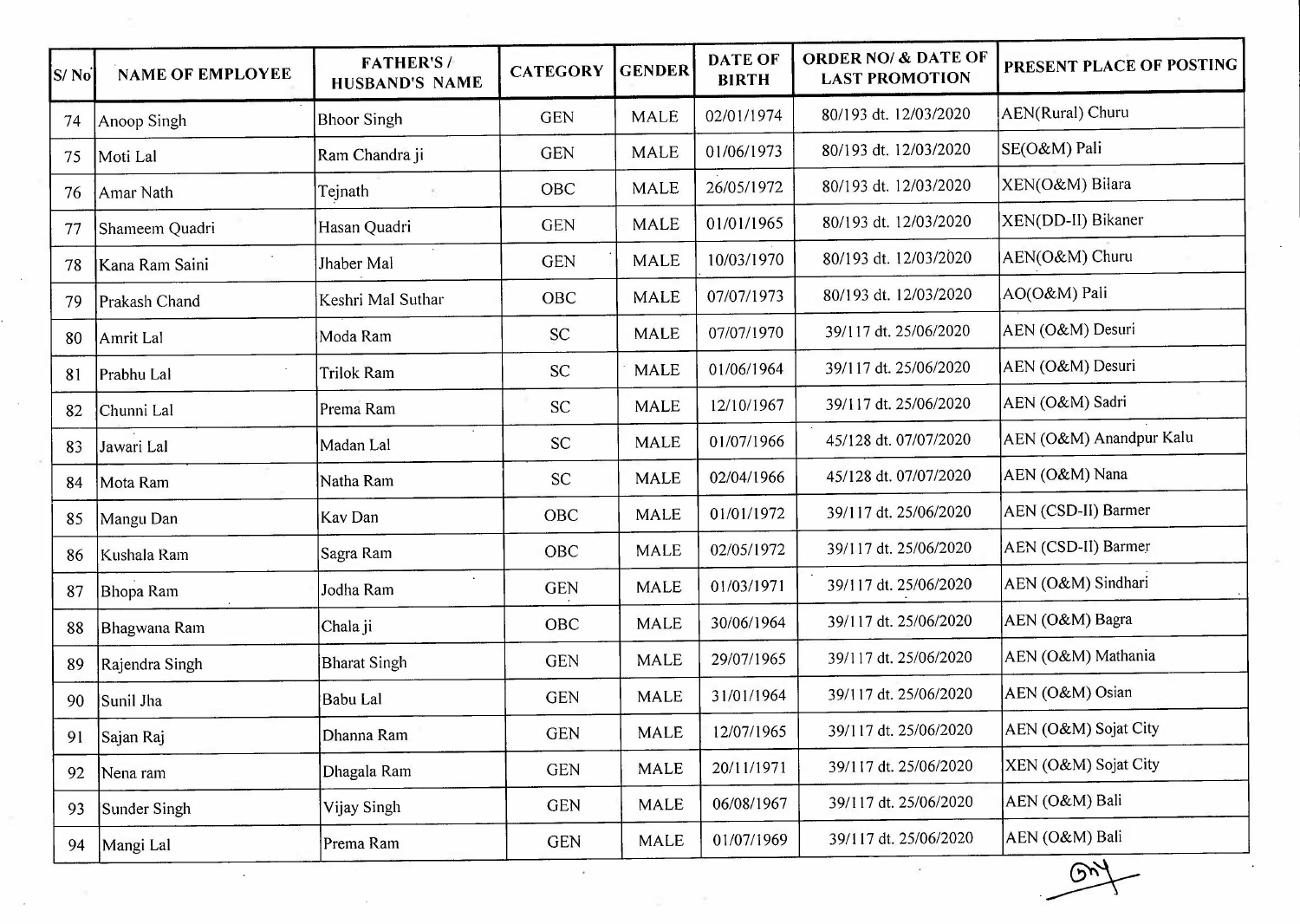| S/No | <b>NAME OF EMPLOYEE</b> | <b>FATHER'S/</b><br>HUSBAND'S NAME | <b>CATEGORY</b> | <b>GENDER</b> | <b>DATE OF</b><br><b>BIRTH</b> | <b>ORDER NO/ &amp; DATE OF</b><br><b>LAST PROMOTION</b> | PRESENT PLACE OF POSTING  |
|------|-------------------------|------------------------------------|-----------------|---------------|--------------------------------|---------------------------------------------------------|---------------------------|
| 95   | <b>Badar Singh</b>      | Udai Singh                         | <b>GEN</b>      | <b>MALE</b>   | 04/07/1965                     | 39/117 dt. 25/06/2020                                   | AEN (O&M) Sojat City      |
| 96   | Raj Kumar               | Vijay Kumarji Biyani               | <b>GEN</b>      | <b>MALE</b>   | 30/06/1969                     | 39/117 dt. 25/06/2020                                   | XEN (O&M) Pali            |
| 97   | Ugama Ram               | Khiva Ram                          | GEN ·           | <b>MALE</b>   | 06/01/1971                     | 39/117 dt. 25/06/2020                                   | AEN (O&M) Sojat Road      |
| 98   | Pema Ram                | Heera Ram                          | <b>GEN</b>      | <b>MALE</b>   | 01/07/1965                     | 39/117 dt. 25/06/2020                                   | AEN (O&M) Rani            |
| 99   | Rakesh Beri             | Munshi Ram                         | <b>GEN</b>      | <b>MALE</b>   | 07/07/1971                     | 39/117 dt. 25/06/2020                                   | XEN (CD) Sriganganagar    |
| 100  | Mohan Lal               | Bega Ram                           | OBC             | <b>MALE</b>   | 15/06/1970                     | 39/117 dt. 25/06/2020                                   | AEN (O&M) Suratgarh       |
| 101  | Deepak Bansal           | Narender Mohan                     | <b>GEN</b>      | <b>MALE</b>   | 16/03/1970                     | 39/117 dt. 25/06/2020                                   | ACOS, Sriganganagar       |
| 102  | Deepak Gupta            | Sant Lal                           | <b>GEN</b>      | <b>MALE</b>   | 15/08/1971                     | 39/117 dt. 25/06/2020                                   | AEN (Rural) Sriganganagar |
| 103  | Krishan Chand           | Ami Chand                          | OBC             | <b>MALE</b>   | 05/01/1973                     | 39/117 dt. 25/06/2020                                   | AEN (O&M) Keshrisinghpur  |
| 104  | Kamla Gehlot            | Badri Narayan                      | <b>GEN</b>      | <b>FEMALE</b> | 01/09/1974                     | 39/117 dt. 25/06/2020                                   | AEN (CSD-D-IV) Jodhpur    |
| 105  | Mohd.Yusuf              | Habib Ahmed                        | <b>GEN</b>      | <b>MALE</b>   | 12/02/1974                     | 39/117 dt. 25/06/2020                                   | XEN (O&M) Falna           |
| 106  | Mamta Arya              | Babulal Arya                       | OBC             | <b>FEMALE</b> | 17/11/1971                     | 39/117 dt. 25/06/2020                                   | AEN (O&M) Sheoganj        |
| 107  | Hameer Singh            | Hari Singh                         | <b>GEN</b>      | MALE          | 08/10/1971                     | 39/117 dt. 25/06/2020                                   | AO (O&M) Hanumangarh      |
| 108  | Anna Ram Punia          | Taru Ram                           | OBC             | <b>MALE</b>   | 25/06/1972                     | 39/117 dt. 25/06/2020                                   | AEN (Rural) Ratangarh     |
| 109  | Bajrang Lal             | Mal Chand                          | <b>GEN</b>      | <b>MALE</b>   | 01/07/1964                     | 39/117 dt. 25/06/2020                                   | AEN (O&M) Bidasar         |
| 110  | Mohd. Akram             | Alimudeen                          | <b>GEN</b>      | <b>MALE</b>   | 04/06/1971                     | 39/117 dt. 25/06/2020                                   | SE (O&M) Churu            |
| 111  | Babu Lal                | Roop Chand                         | <b>GEN</b>      | <b>MALE</b>   | 01/05/1970                     | 39/117 dt. 25/06/2020                                   | PO (O&M) Churu            |
|      | 112   Deva Ram          | Lala Ram                           | OBC-PH          | <b>MALE</b>   | 10/03/1970                     | 39/117 dt. 25/06/2020                                   | AEN (O&M) Siwana          |
|      | 113   Khet Singh        | Tagtat singh                       | <b>GEN</b>      | <b>MALE</b>   | 01/03/1968                     | 39/117 dt. 25/06/2020                                   | AEN (O&M) Pokaran         |
|      | 114   Mangi Lal (HC)    | Tara Chand                         | <b>GEN</b>      | <b>MALE</b>   | 06/01/1967                     | 39/117 dt. 25/06/2020                                   | AEN (CSD-I) Barmer        |
|      | 115 Anil Kumar (HC)     | <b>Bhoor Chand</b>                 | <b>GEN</b>      | <b>MALE</b>   | 21/04/1969                     | 39/117 dt. 25/06/2020                                   | XEN (O&M) Barmer          |
|      |                         |                                    |                 |               |                                |                                                         | (5)                       |

 $\sim$ 

 $\overline{\phantom{0}}$ 

 $\mathbb{S}^1$  . In particular, we have  $\mathbb{S}^1$ 

÷,

 $\sim$ 

 $\bar{z}$ 

42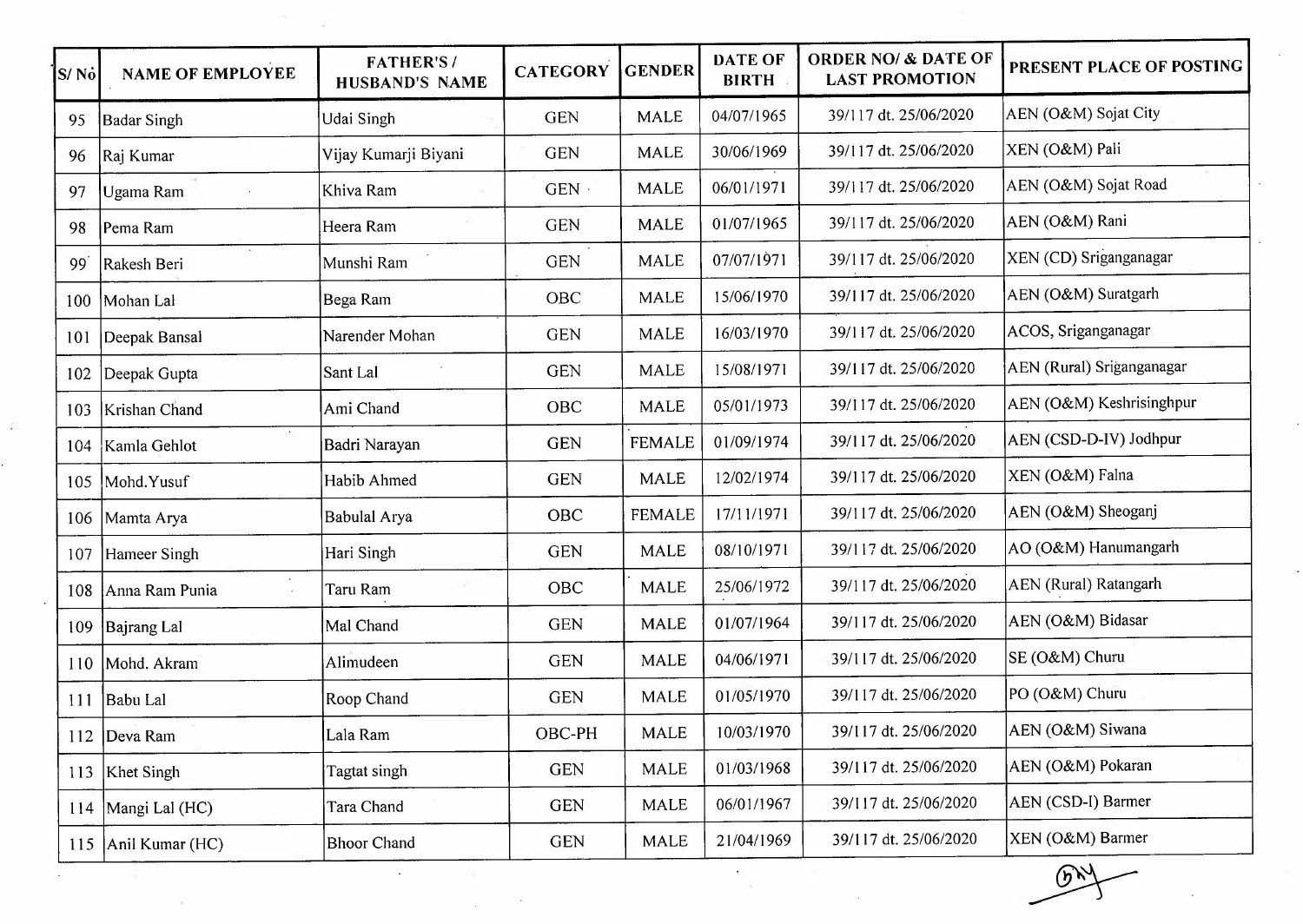| S/No | <b>NAME OF EMPLOYEE</b>    | <b>FATHER'S/</b><br><b>HUSBAND'S NAME</b> | <b>CATEGORY</b> | <b>GENDER</b> | <b>DATE OF</b><br><b>BIRTH</b> | <b>ORDER NO/ &amp; DATE OF</b><br><b>LAST PROMOTION</b> | PRESENT PLACE OF POSTING |
|------|----------------------------|-------------------------------------------|-----------------|---------------|--------------------------------|---------------------------------------------------------|--------------------------|
| 116  | Narendra Kumar             | Dau Dayal                                 | <b>GEN</b>      | <b>MALE</b>   | 01/11/1965                     | 39/117 dt. 25/06/2020                                   | AEN (CSD-I) Barmer       |
| 117  | Vinod Kumar Nain           | <b>Birbal Ram Nain</b>                    | OBC             | <b>MALE</b>   | 29/06/1969                     | 39/117 dt. 25/06/2020                                   | XEN (O&M) Nohar          |
| 118  | Sajid Ahmed                | Ishtivak Ahmed                            | <b>GEN</b>      | <b>MALE</b>   | 20/07/1973                     | 39/117 dt. 25/06/2020                                   | XEN (DD-II) Bikaner      |
| 119  | Ahmed Hussain              | Barkat Ali                                | <b>GEN</b>      | <b>MALE</b>   | 07/07/1974                     | 39/117 dt. 25/06/2020                                   | XEN (C) Jodhpur          |
| 120  | Bhajan Lal                 | $\bullet$<br>Shankar Das                  | <b>GEN</b>      | MALE          | 05/02/1965                     | 39/117 dt. 25/06/2020                                   | AO (O&M) Jaisalmer       |
| 121  | Poonam Puri (HC)           | Mangal Puri                               | <b>GEN</b>      | <b>MALE</b>   | 03/01/1972                     | 39/117 dt. 25/06/2020                                   | AEN (O&M) Padru          |
| 122  | Ashu Ram Solanki           | Moda Ram Solanki                          | OBC             | <b>MALE</b>   | 01/08/1968                     | 39/117 dt. 25/06/2020                                   | ZCE (BZ) Bikaner         |
| 123  | Ram Ratan                  | Kurda Ram                                 | OBC             | <b>MALE</b>   | 15/01/1972                     | 39/117 dt. 25/06/2020                                   | SE (O&M) Hanumangarh     |
| 124  | Sarwan Kumar               | Ganpat Lal                                | OBC             | <b>MALE</b>   | 13/05/1967                     | 39/117 dt. 25/06/2020                                   | AO (DC) Jodhpur          |
| 125  | Varda Ram                  | Dharmaji Kumhar                           | OBC             | <b>MALE</b>   | 01/04/1967                     | 39/117 dt. 25/06/2020                                   | SE (O&M) Sirohi          |
| 126  | Devi Singh                 | Prabhu Singh                              | <b>GEN</b>      | <b>MALE</b>   | 20/06/1963                     | 39/117 dt. 25/06/2020                                   | XEN (O&M) Falna          |
| 127  | Ghanshyam                  | Mangi Lal Agarwal                         | <b>GEN</b>      | <b>MALE</b>   | 05/07/1968                     | 39/117 dt. 25/06/2020                                   | AEN (O&M) Falna          |
| 128  | Manak Chand                | Jodh Ram                                  | <b>GEN</b>      | <b>MALE</b>   | 01/06/1962                     | 39/117 dt. 25/06/2020                                   | AEN (O&M) Sojat Road     |
| 129  | Anop Singh                 | Laxman Singh                              | <b>GEN</b>      | MALE          | 12/08/1968                     | 39/117 dt. 25/06/2020                                   | AEN (O&M) Sadri          |
| 130  | Narayan Singh              | Sohan Singh                               | <b>GEN</b>      | MALE          | 04/01/1964                     | 39/117 dt. 25/06/2020                                   | AEN (O&M) Sumerpur       |
| 131  | Hema Ram                   | Dhagla Ram                                | <b>GEN</b>      | <b>MALE</b>   | 27/12/1962                     | 39/117 dt. 25/06/2020                                   | AEN (O&M) Sojat Road     |
| 132  | Naina Ram                  | Manroop                                   | <b>GEN</b>      | MALE          | 21/08/1965                     | 39/117 dt. 25/06/2020                                   | AEN (O&M) Bali           |
|      | 133   Ram Lal              | Poona Ram                                 | <b>GEN</b>      | <b>MALE</b>   | 25/08/1964                     | 39/117 dt. 25/06/2020                                   | AEN (O&M) Jaitaran       |
| 134  | Dhruy Bhakt                | Roop Raj                                  | <b>GEN</b>      | MALE          | 05/09/1970                     | 39/117 dt. 25/06/2020                                   | CAO (B&R) Jodhpur        |
| 135  | Suman Kanwar               | <b>Bhoor Singh</b>                        | <b>GEN</b>      | <b>FEMALE</b> | 19/09/1991                     | 40/118 dt. 25/06/2020                                   | SE (TW) Jodhpur          |
|      | 136 Ravindra Kumar Jeengar | Jethmal Jeengar                           | <b>SC</b>       | <b>MALE</b>   | 22/10/1987                     | 46/129 dt. 07/07/2020                                   | AEN(O&M), Sumerpur       |

 $6y$